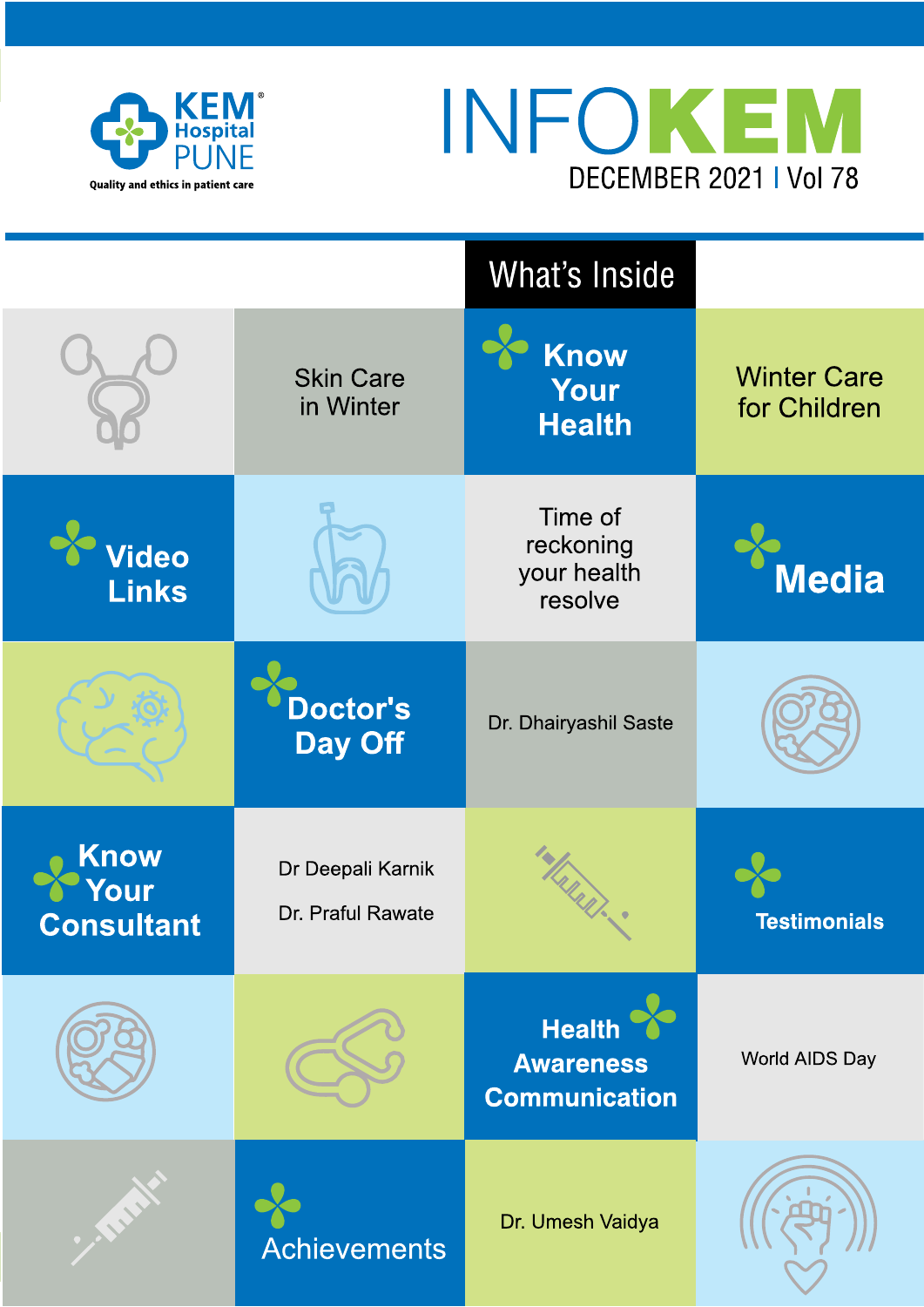

## Winter Care for Children



With the onset of the winter season, we are concerned about viral infections like common cold, dry skin, stuffy nose etc. in children. We come across many viruses like Rhinoviruses, Influenza, Parainfluenza, RSV, Adenovirus etc. which cause recurrent respiratory tract infections in children. To tackle this problem we need to teach children the importance of hand washing, personal hygiene, wearing mask, **'Cough Etiquette'** 

(teaching children to turn their heads and cough or sneeze into a disposable tissue or inside of their elbow).

In order to keep your children away from the infections, you should avoid taking them in crowded spaces. Contact with sick children should also be avoided.

It is a myth that kids catch cold from playing out in cold weather or due to hair remaining wet for prolonged period. **DRESS** kids appropriately for cold weather, typically adding one extra layer to whatever an adult would wear to be comfortable. They should wear loose fitting, light, tightly woven clothing under a heavy jacket to keep warm, plus mittens or gloves, hat, scarf, waterproof boots.

**ANNUAL FLU SHOTS** are very important because they really protect children from recurrent flu like illnesses. Kids don't need antibiotics for common colds even if the discharge is green or yellow. All children need is saline nasal drops to keep nostrils open.

**DRY SKIN** is very common issue in winters. So moisturizing cream to be used twice a day all over body. Use lip balm for dry lips. Clean the nose regularly because mucus harden to thick crusts inside the nose more during winter so it is necessary to clean the nose with a wet cotton swab in



warm water. Aerate the rooms, leave some windows and doors open for few minutes when the sun is shining bright so that clean air can flow the room.

Dr. Durwas Kurkute Associate Consultant, Paediatrics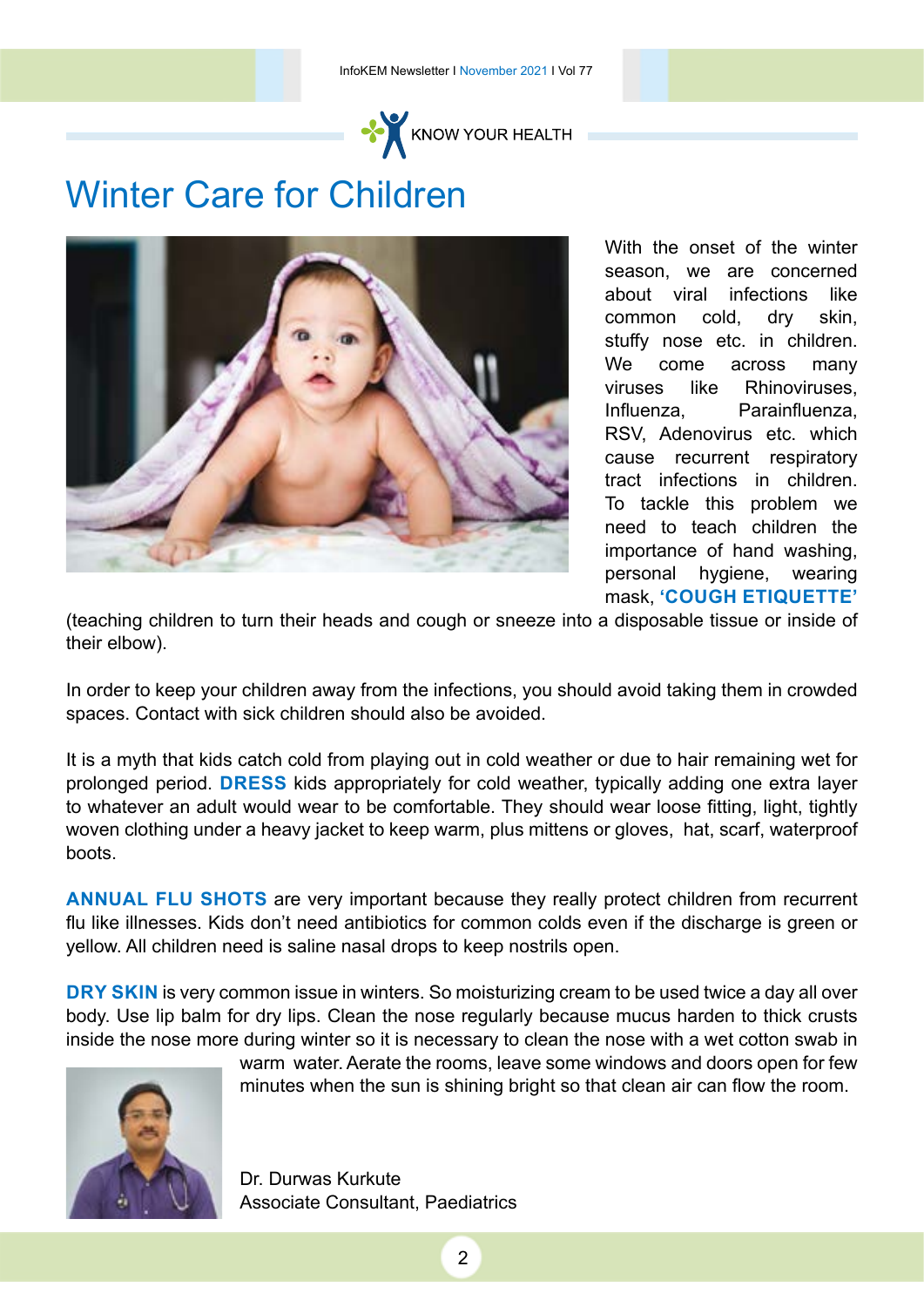

### Skin Care in Winter



Winter a favourite season of many, but not very friendly with our skin and hair. The outermost layer of the skin is called the epidermis, with the outermost layer called as the horny layer. This layer with its cells and a combination of lipids makes the skin barrier. This skin barrier forms a layer of protection from harmful organisms, toxins, UV rays and other environmental stressors. Moisture is essential for the skin barrier to perform well. During winters, the cold outdoor weather, harsh winds, low humidity in the atmosphere, can strip the skin of its natural, moisturising <oils.The> level of moisture in the skin also varies with

age, gender, ethnicity, and environmental factors. Other medical conditions can also contribute to dry skin like hypothyroidism, chronic kidney disease, diabetes.

#### **Symptoms of winter dry skin**

Dryness that results from damage to the skin barrier during winter can lead to: dry flaky skin, rough patches, cracks, redness, itching and stinging. Skin problems like psoriasis, eczema, atopic dermatitis, senile xerosis, dry cracked heels too flare up during these months. Scalp can become dry, flaky making the hair too dry, frizzy and brittle. Typically hair fall is also higher during winter months.

#### **Preventing winter dry skin**

#### **a. Moisturise your skin thoroughly.**

Dry and damaged skin needs moisture replenishment. Using a moisturiser is the best way to rehydrate the epidermis and prevent trans epidermal water loss from the skin. They also form a protective barrier to reduce damage from environmental factors. Switch to a cream based moisturiser for normal to oily skin and an oil based one for dry skin when the cold sets in. It is very important to apply moisturiser as soon as possible after patting the skin dry following a shower or bath. This approach will seal in as much moisture as possible. Consider overnight deep moisturiser treatments which can help particularly dry areas like hands feet elbows knees and lips. Cover with cotton gloves and socks to hold the moisture in all night long.

#### **b. Limiting exposure to heat:**

People can do this by taking a lukewarm bath or shower rather than a hot one and avoiding sitting in front of a heater. Excessive heat can draw vital moisture away from the skin.

3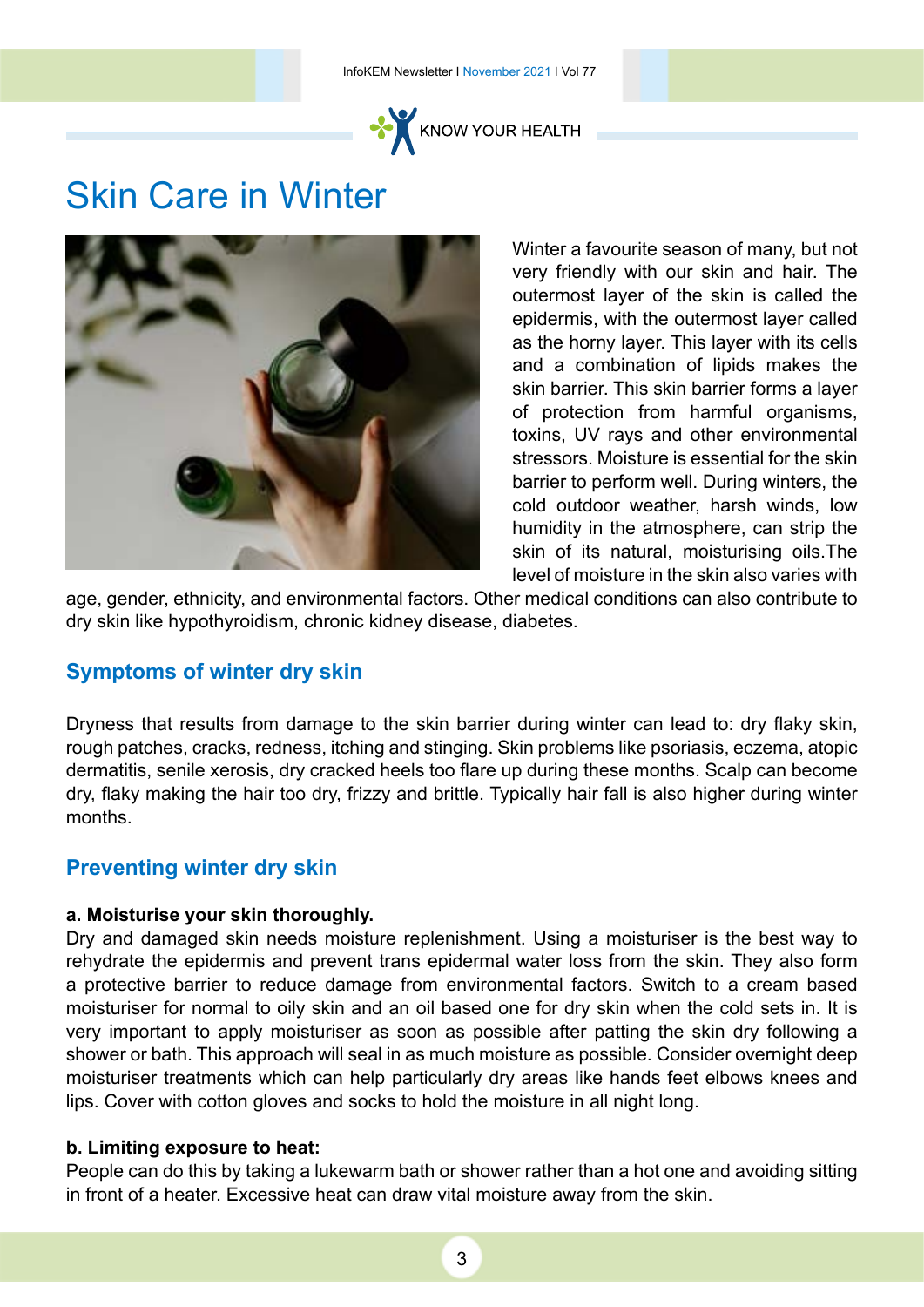

#### **<c.Gentle>products:**

Use of mild cleansers and soaps. Cutting back on exfoliating scrubs, face masks, and steam treatments will also reduce damage to the skin barrier. Avoid products with AHA/BHA, Retinol etc. Avoid overdoing skin treatment.

#### **d. Staying hydrated:**

Drinking plenty of water boosts skin hydration, which helps it stay smooth. Eating foods or taking supplements that contain omega-3 or omega-6 fatty acids might also help.

#### **e. Using a humidifier:**

This device can introduce moisture back into the air, helping rehydrate the outer layer of skin.

#### **f. Protecting the hands :**

Many people experience dry skin on the hands, particularly now that regular hand washing and sanitizing have become more commonplace. Applying a hand cream after each washing can help, and wearing waterproof gloves when washing dishes or cleaning around the house

#### **g. Sun protection:**

Don't forget sunscreen. Just because it's cold outside doesn't mean the sun isn't affecting your skin. Wear a sunscreen with minimum SPF of 20 and really every few hours.

#### **h. Wear Appropriate, comfortable, nonirritating clothing**

Many cold-weather fabrics like woolens can aggravate dry winter skin. Instead, wear light layers made from soft, breathable materials directly against your skin, and then pull on your heavier, warmer sweaters

#### **In cases where one faces excessive dryness with red flaky cracked skin not responding to above measure please consult a dermatologist.**

#### **Scalp and hair care:**

Avoid frequent hair washes Use a conditioner after every hair wash Moisturise your scalp with hair oil Avoid heat styling tools Switch to microfiber towels



Dr. Rashmi Lohiya Associate Consultant, Dermatology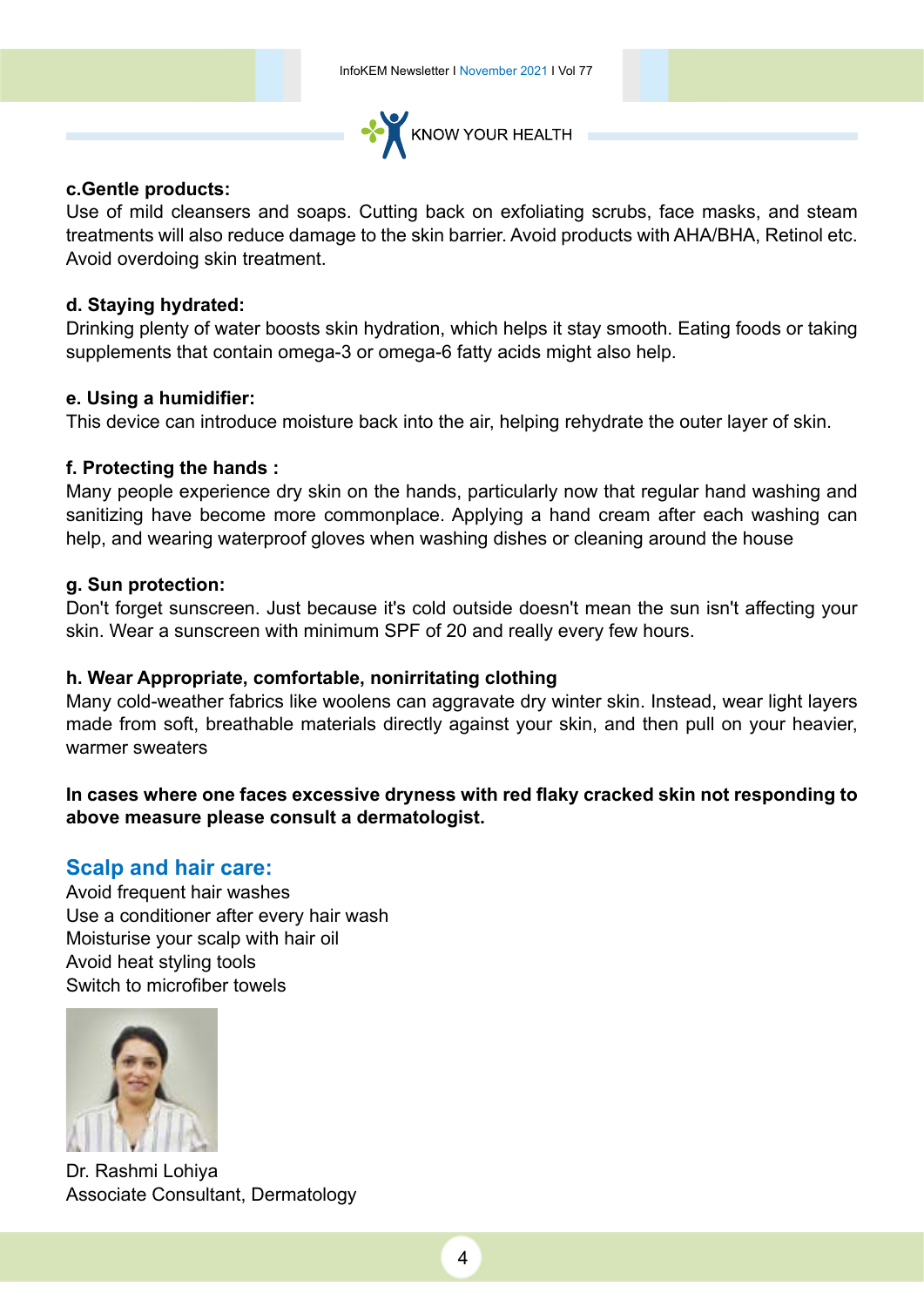InfoKEM Newsletter I November 2021 I Vol 77





## Time of reckoning your health resolve

The coronavirus pandemic has had a disproportionate effect on the entire world . It is no secret that those with co-morbidities suffered the most. Most co-morbidities are, at least in part, our creations. Inactive lifestyle, lack of sleep, binging on junk food, lack of exercise, and neglect towards preventive health is adding to future complications. Health issues affect individuals in their personal as well as professional life and the overall quality of life is affected . Therefore it is necessary to take care of ourselves for our own good and the pandemic has shown that this is the time of reckoning for health resolve.

#### **1. Aim for achievable goals**

Central obesity in Indians is no less a problem than the pandemic as it is a gateway to many problems and diseases to come. But resolving to go to the gym everyday may go down the drain if you are not used to it. So set achievable goals, take few steps at a time - may be aim to exercise 3 days a week to start with and then gradually increase the frequency and intensity depending on your health and capacity.

#### **2. Connect to your body**

Nobody understands your body better than you do. Considering your age, take necessary steps to consult with your health experts if you see any changes in your body.

#### **3. Mental health care**

Stay at peace. Mental peace is of paramount importance especially in the post pandemic era. Peace of mind can alone bring prosperity in life in terms of health and wealth. A few steps in that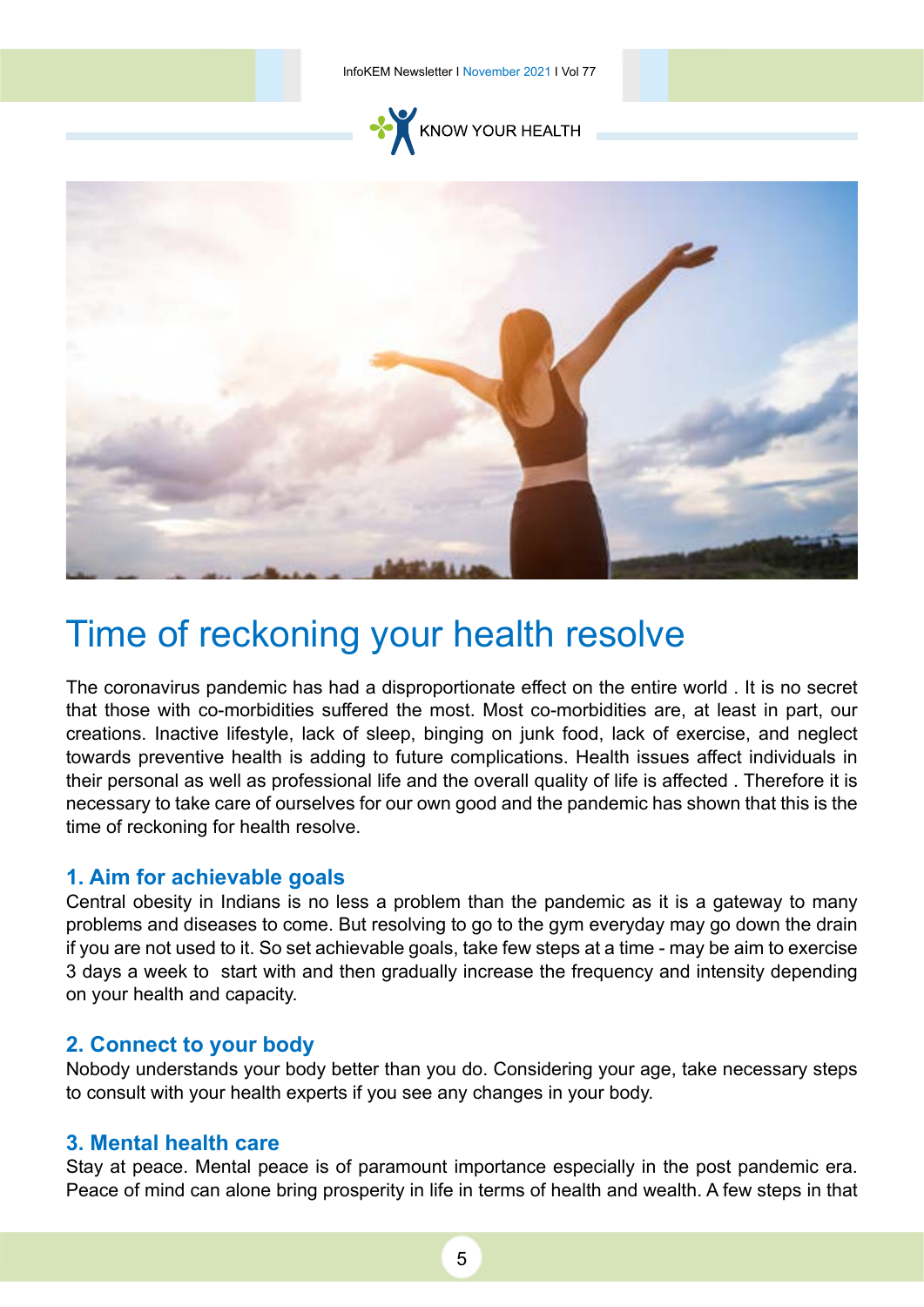

direction can go a long way in achieving good mental health. Lesser digital interface and more physical interaction with family and friends can add to a lot of happiness and joy . Go for hikes, tracks or pursue hobbies that you like in extra time that you have. Cooking is the best way to de-stress and avoid adding unnecessary calories outside. If your profession does not allow long breaks, take frequent short brakes to refresh yourself.

#### **4. Preventive healthcare**

In an era of intense competition and scrambling to achieving targets on a daily basis, we seldom give respect to our own body. The least we can do is to have a general health check up every year. It will help us maintain long term health.

#### **5. Eating healthy food**

Eat more whole grain foods, avoid packaged food. Eating whole grain food can reduce the health risks. Avoid packaged food, sweetened beverages as much as possible. Cheat days are ok, but should be far less frequent. If you want to binge on something share it with your partner so that at least the portion size you consume is smaller.

#### **6. Covid appropriate behaviour is here to stay**

Even if the pandemic subsides, the Covid appropriate behaviour is here to stay at least in the near future. Nobody likes restrictions but at this moment there is no other option, so a little patience from all of us will help.



**Dr. Sanat Phatak** Associate Consultant, Rheumatology & Immunology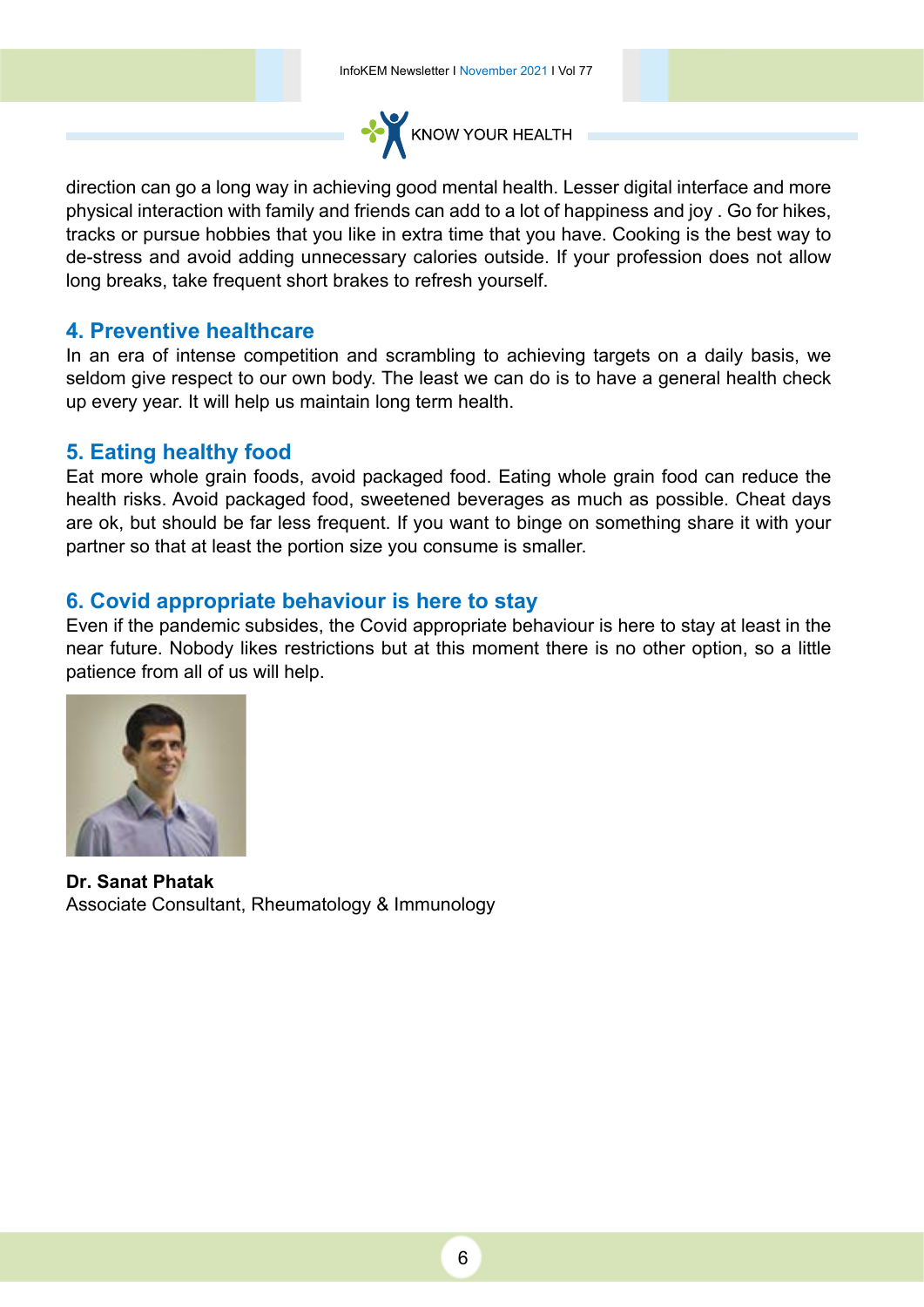



### Dr. Deepali Karnik **Senior Biochemist**

Dr Deepali Karnik is born in Ambernath, her father was an Architect in MES and mother a homemaker. Being the daughter of central government employee, she studied at Kendriya Vidyalaya (KV) and completed her graduation and post-graduation from renowned colleges in Bhopal. She worked at Regional Research Laboratory, Bhopal (a CSIR laboratory), for 2 years.

Her husband Dr Swapnil Karnik is Histopathologist and works at his own lab. Her elder son is pursuing computer engineering and younger one is in 11th commerce.

Her hobbies include singing and drawing. She attends light music classes at Sargam Sangeet Vidyalay, Mayur colony, Pune.

After her marriage, she pursued Ph.D at the Neurochemistry Department, CMC Vellore, affiliated to Dr MGR Medical University, Chennai. Her research work was in the field of Inborn errors of amino acid Metabolism. She worked extensively on the HPLC system and standardised amino acid estimation technique. She screened more than 1100 newborns and diagnosed disorders like Phenylketonuria, Tyrosinemia, Maple Syrup urine disease and Homocystinuria in Indian population and also published the data in peer reviewed journals. She spent 6 years at Vellore and participated in various academic and research activities of her department as well as attended various conferences.

After shifting to Pune she worked as a visiting faculty at Symbiosis Institute of Health sciences.

Later in 2013, she along with her pathologist partners had the opportunity to establish and run a laboratory in 150 bedded Sant Dnyaneshwar Hospital at Moshi, Pune.

She joined Department of Biochemistry at KEM Hospital Pune in July 2020. Presently she is working on various assays. These include New Born Screening test for Congenital Adrenal Hyperplasia, thyroid disorders, G6PD deficiency and Galactosemia. Recently she is working on ADAMTS 13 activity, C3 Nephritic factor assays and Protein electrophoresis.

She is happy to contribute in the diagnostic and research activities of the department.

7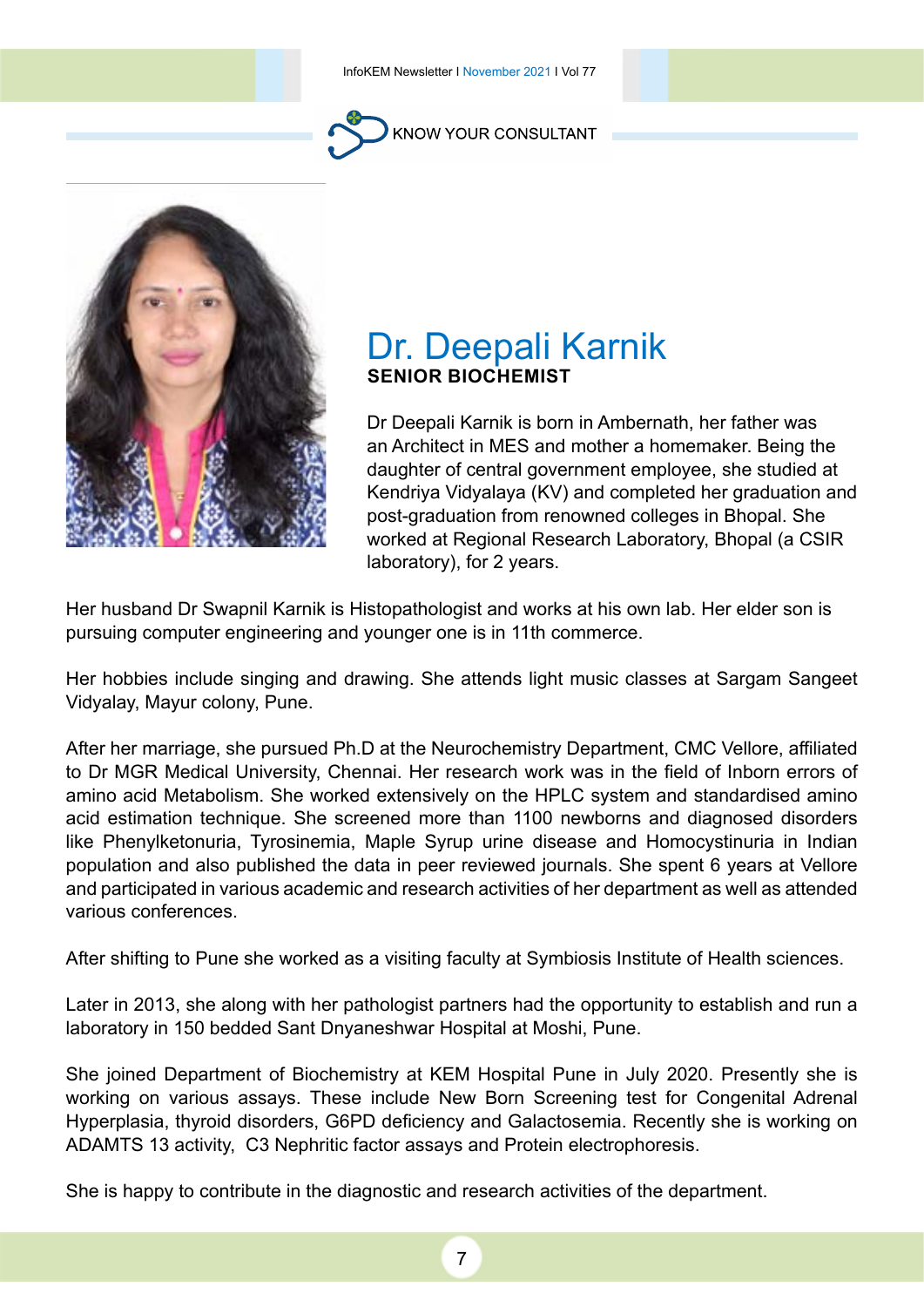

KNOW YOUR CONSULTANT

#### Dr. Praful Rawate **Associate Consultant Orthopaedic Oncology**

Dr. Rawate was born in Aurangabad and studied in St. Francis high school. He did his post-graduation from B J medical College in orthopaedic surgery. He continued his government services as an assistant professor in Sassoon Hospital. He completed his MCH in 2017 and DNB in 2019.

He did his fellowship in musculoskeletal oncology in 2020 and was associated with TATA Memorial Hospital Varanasi. After touching all the fields of orthopaedics he has routed his destiny towards cancer treatment.

A smiling face, a calm listener in his personal life he is an absolute fan of television. On Sunday's his favourite task is rallying of movies with his mate - his 8 years old son. He treats both adult as well as paediatric patients through the spectrum of malignant bone diseases to benign bone lesions, muscular lesions as well as other soft tissue like skin and connective tissue malignancies.. His focus is towards limb sparing surgeries with an aggressive but evidence based medicine approach.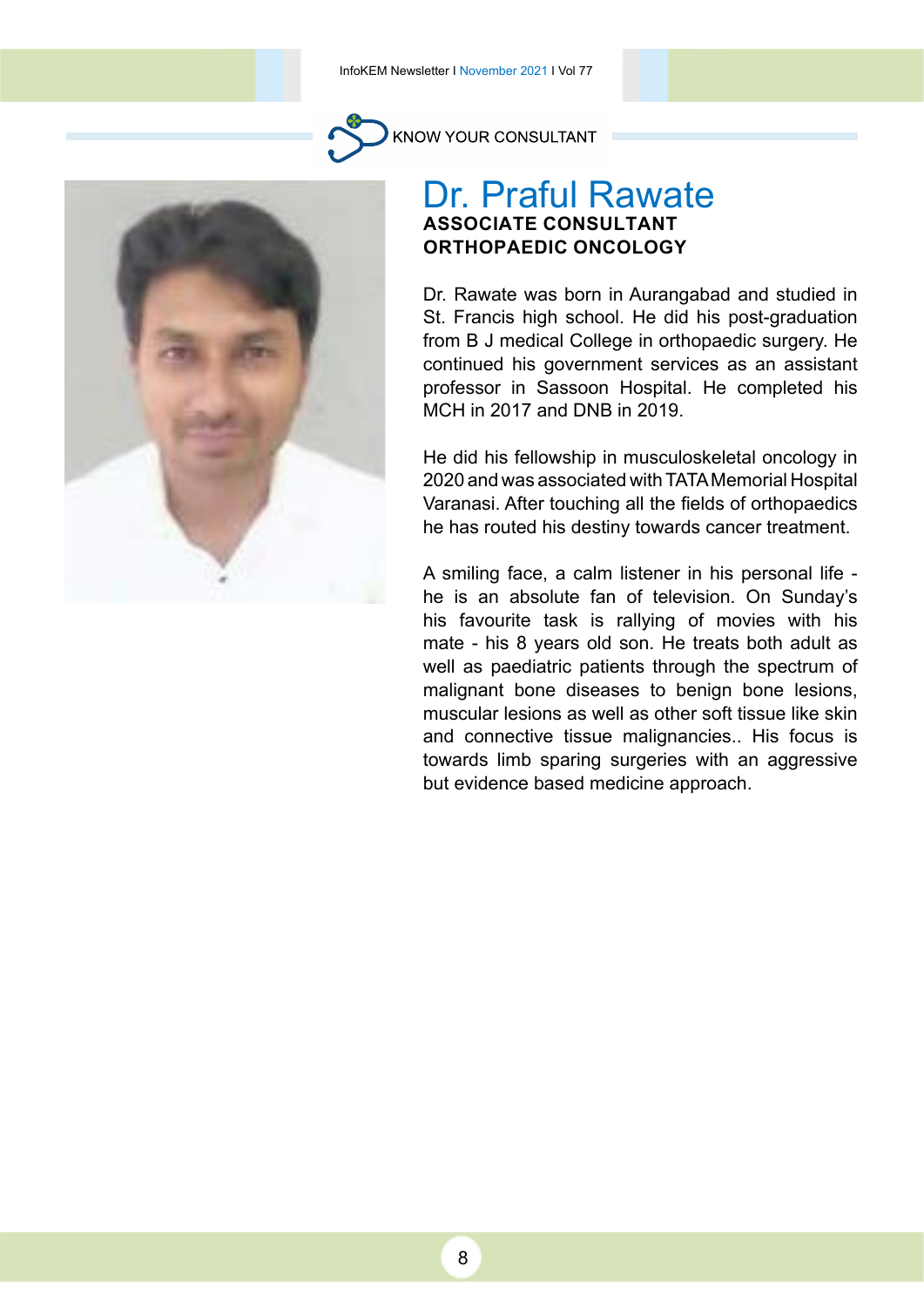

## Dr. Dhairyashil Saste

This was my third bike ride in Ladakh in July 2021. Was it same? Answer is no, every time I go for a bike ride in Ladakh it's all new experience. The first time I was there, my mind was elated with beauty of Himalaya, it was elegant and serene. Our ride to Khardongla pass, showed me enormity of Himalaya, yet so humbly standing there day and night. It made me humble. Since then every alternate year as the summer starts there in Ladakh, I feel Himalaya is calling me, and I respond to that call. Every time, this ride soothes my mind as if I am returning from meditation.

It's not only adventure but also finding your true self, It's about army personnel guarding us in unimaginable weather conditions, it's about local Buddhist population so welcoming and so simple, it's about serene Pangong lake and Nubra Valley.

As a Neurologist when I go for bike ride in Ladakh, I find more of my inner self.

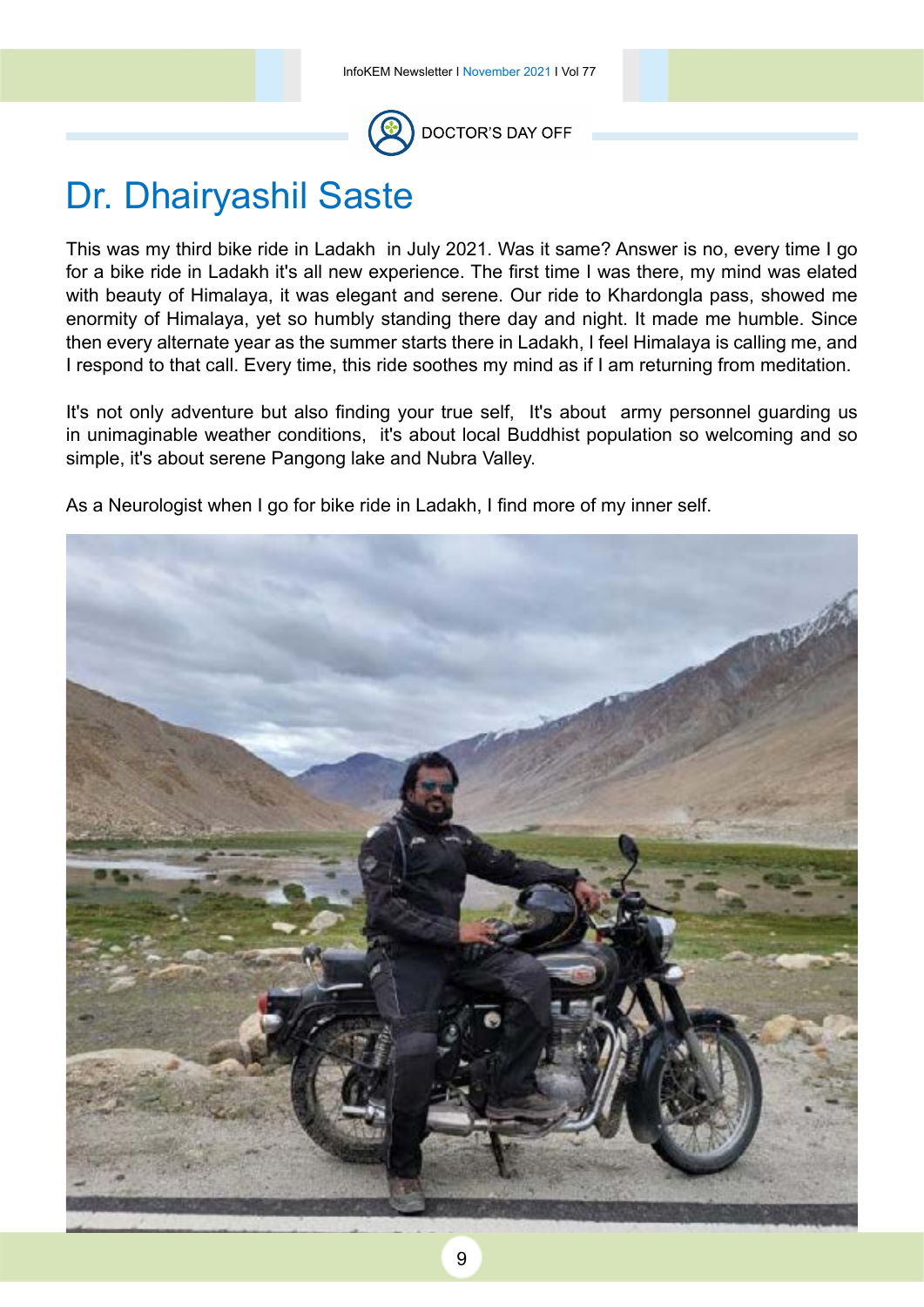InfoKEM Newsletter I November 2021 I Vol 77



#### **Congratulations!**

Dr. Umesh Vaidya was awarded the Fellowship of the National Neonatology Forum of India at Bangalore in December 2021 for his contributions to Indian Neonatology for more than 30 years. He was also awarded the President's Award for his services as Chairman Fellowship Program and Examinations in 2020-21.





**Dr. Praful Rawate**  MS (Orthopaedics), DNB, MCh, fellowship in Medical Oncology has joined us as an Associate Consultant-Orthopaedic Oncology. **OPD Timings:**  Every Tuesday, Saturday, 1.00 PM – 3.00 PM



#### **Dr Meenal Agarwal**

MD (Obstetrics & Gynaecology), DM (Medicine Genetics) has joined us as an Associate Consultant-Medical Genetics. **OPD Timings:**  Every Wednesday, 10.00 AM - 12 NOON in IVF Centre



**Dr. Piyush Lodha** MD (Medicine), DM (Endocrinology) has joined us as an Associate Consultant-Endocrinology. **OPD Timings:**  Every Wednesday, Saturday, 9.00 AM -11.00 AM



#### **Dr. Vidya Ganapathy**

MD (Psychiatry), DPM has joined us as an Associate Consultant-Child Psychiatry. **OPD Timings:**  Every Wednesday, 2.00 PM - 5.00 PM in TDH Centre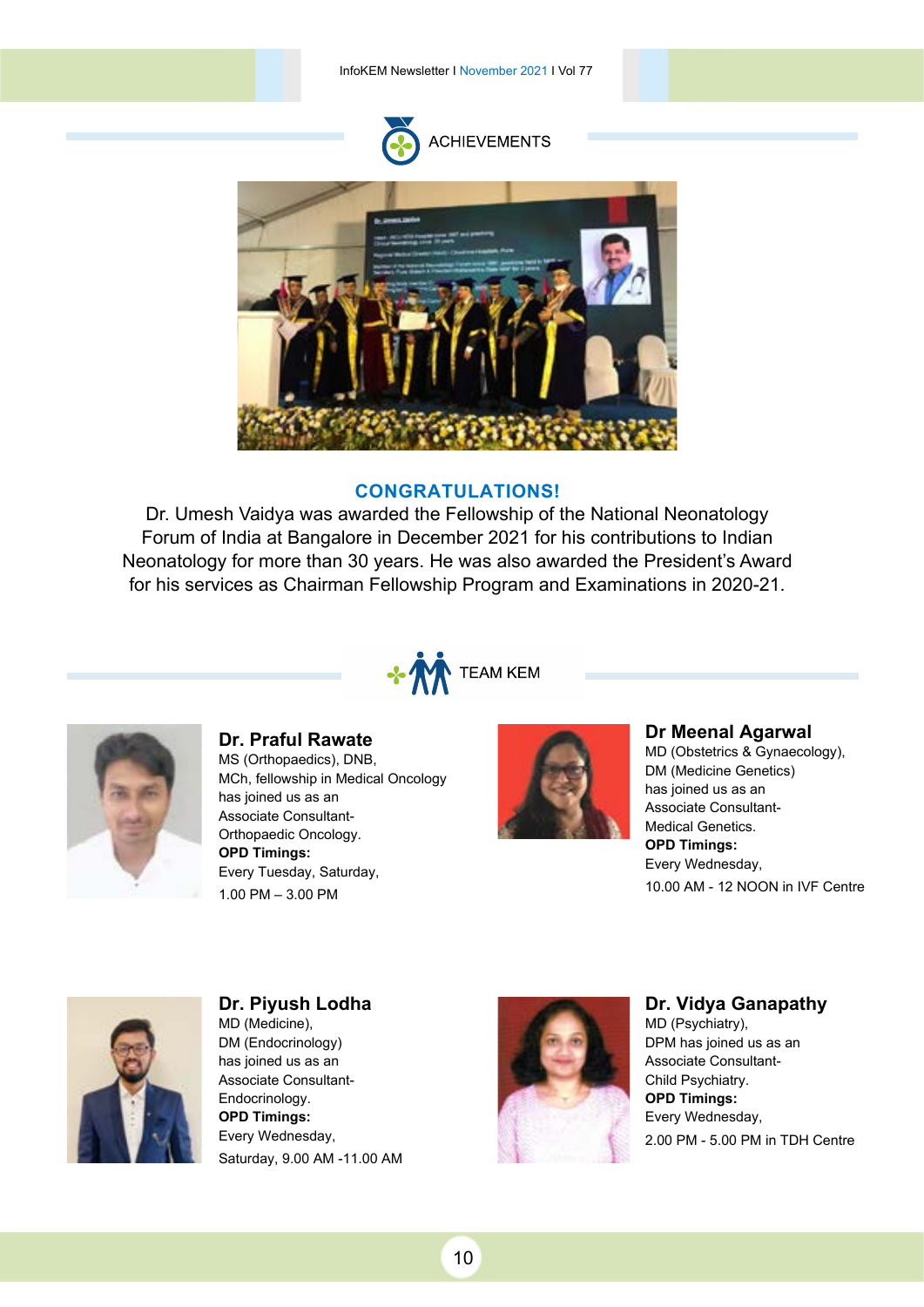

*Dr. Nitin Londhe and Dr. Sandeep Naphade and all staff of CCU ward were very good at service and care to the patient. Thank you all*  **Patient from CCU**

*All attending doctors in CCU, the staff, Maushi, security all were so good.* **Relative of patient from CCU**

*Doctor's expertise and staff's kindness helps patients to recover at earliest. Thank you for taking such care of us.* **Relative of patient from NH 2nd floor**

*I have seen many hospitals but KEM hospital is better than the corporate hospital in love & affection given by staff with polite and humble staff at reception.* 

*Would like to Dr. Shashank Shrotriya & Dr. Milind Gadkari needs special mention for their expertise & attention. All the doctors & nurses and ward boys were extremely co-operative with smiling faces to give services. Cath-Lab and staff were gentle and extremely caring.*

*KEM private hospital care with love, affection with genuine medical advice with treatment. It's an institutional care with modern up to date facilities under an efficient & expert doctor with their team. "YOU FEEL SAFE IN SAFE HANDS!!"* **Patient from NH 4th floor**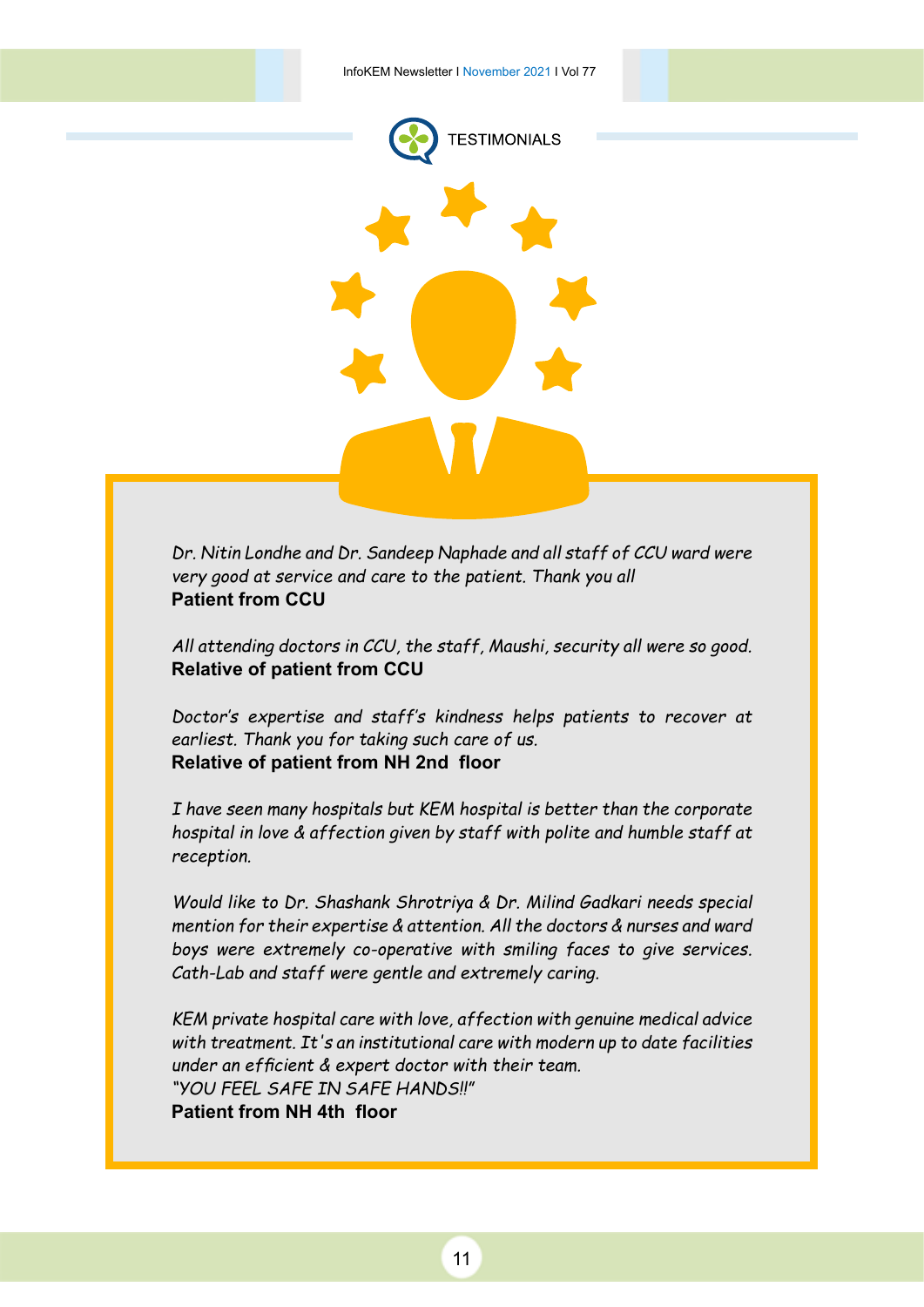



Here are some tips for reducing pollution and being a more responsible citizen.

<https://fb.watch/aceLbM0bnt>/

[On this #InternationalDayofDisabledPersons, we must reject the](http://https://fb.watch/aceOdAa71e/)  notion that a person's disability prevents them from doing something. Here are some notable examples of inspirational people who overcame adversity to achieve their dreams.



[https://fb.watch/aceOdAa71e/](https://fb.watch/aceOdAa71e)



[Listen to Dr. Vartak, Orthopaedic Surgeon,](http://https://youtu.be/3q7sQy9G4wM)  as he discusses hip fractures in the elderly.

<https://youtu.be/3q7sQy9G4wM>



अपस्मार (झटक्याविषयी) समज-गैरसमज. एकंदरीतच अपस्मार किंवा फिट्स यांविषयी काही चुकीच्या समजुतींविषयी भाष्य करणारा व त्या दुर होण्यासाठीचे मार्गदर्शन करणारा डॉ. प्रदीप दिवटे यांचा व्हिडिओ जरूर पहा.

<https://youtu.be/rAyjQInXPLs>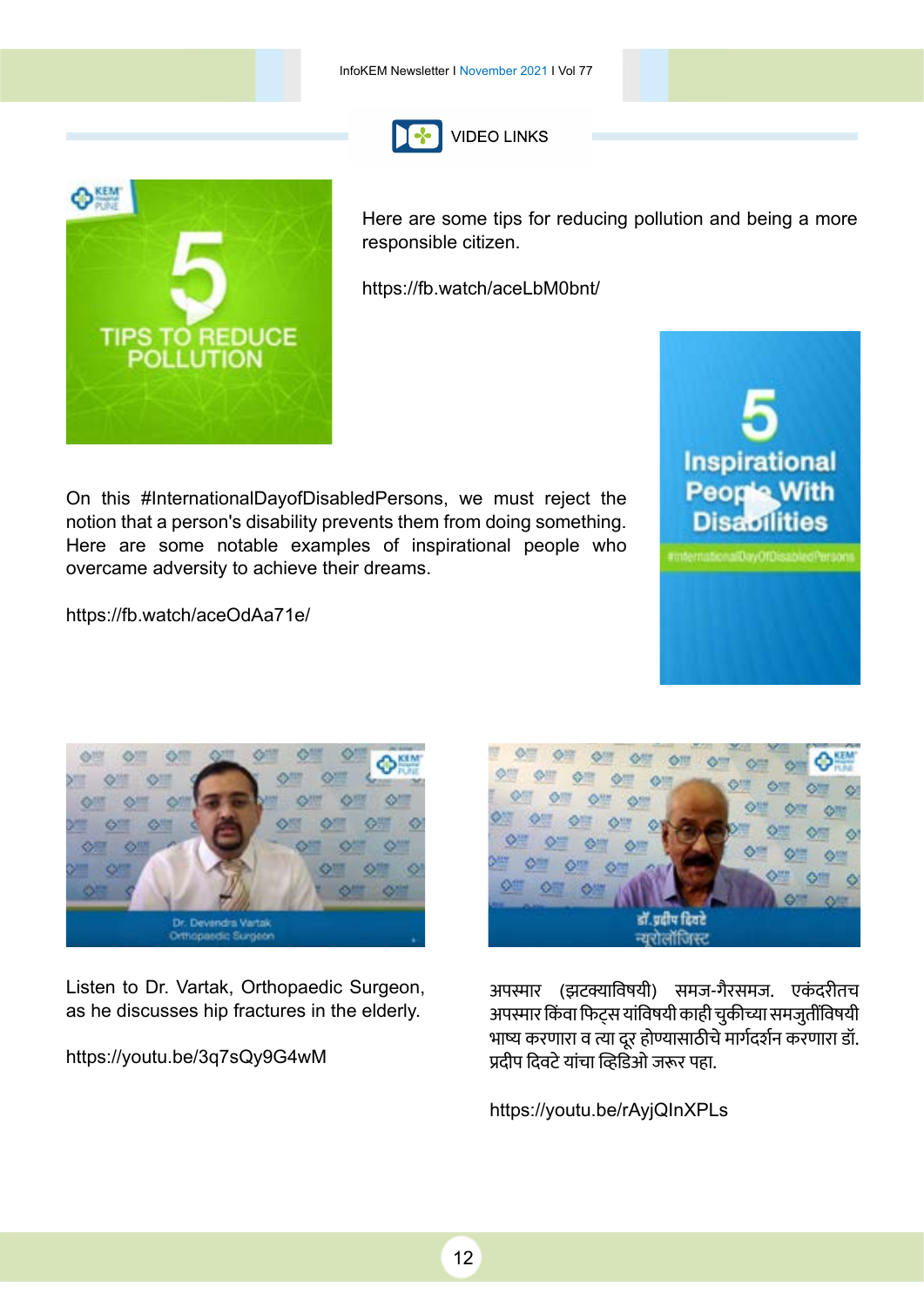

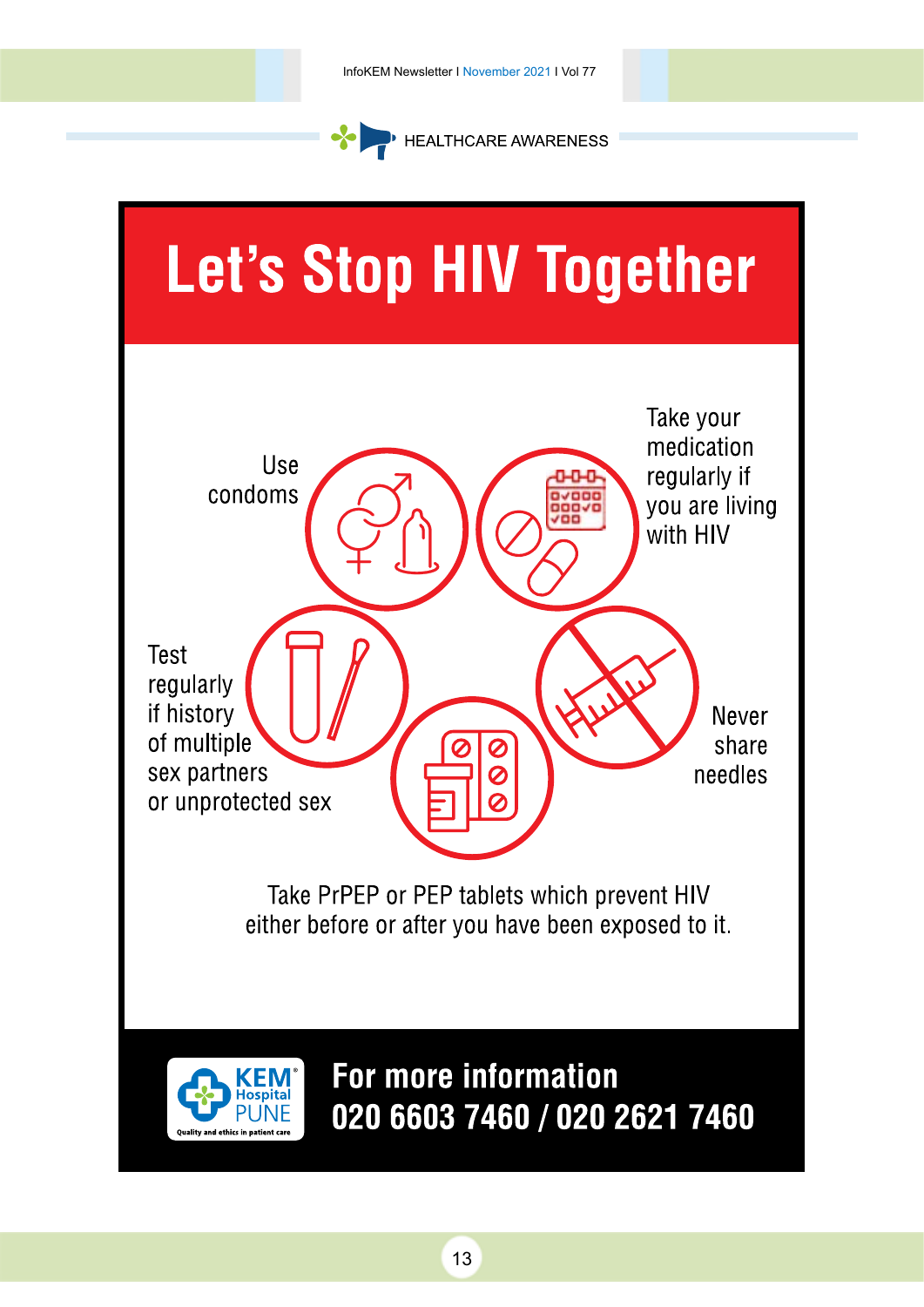

# अपस्मार 'बाबत समज-गैरसमज

घ्यावी. फेफऱ्यांसाठी घेण्यात येणाऱ्या औषधांमळे गर्भनिरोधक औषधांच्या कार्यावर परिणाम होऊ शकतो अणि अनियोजित गर्भधारणा होऊ शकते. अपस्मार असलेल्या महिलांनी गर्भधारणेचे नियोजन करावे. डॉक्टर अशा वेळी योग्य प्रमाणात औषधे देऊन देखरेख करू शकतात. अनेक औषधे आणि तीव्र डोसेसमुळे पोटातील बाळावर प्रभाव पड़ शकतो. अपस्मारामध्ये देण्यात येणारी काही औषधे गर्भधारणेदरम्यान टाळण्याचा सल्ला डॉक्टर देऊ शकतात. गर्भधारणेदरम्यान फेफरे किंवा झटके आल्यास पोटातील बाळाचे हृदयाच्या ठोक्यांची गती कमी होऊ शकते. प्राणवायुचा पुरेसा पुरवठा मिळण्यास समस्या उद्भव् शकतात; तसेच गरोदर महिलेला झटके आल्यावर चक्कर येऊन खाली पडल्यास बाळाला इजा होऊ शकते. गर्भाशयापासून नाळ/गर्भवेष्टन वेगळे होण्याचा धोका बळाव शकतो.

यातील महत्त्वाचा मुद्दा म्हणजे, प्रसतीआधी चांगली काळजी घेतल्यास महिलांना अपस्मार असलेल्या आरोग्यदायी बाळ होऊ शकते. ९० टक्के बालके कठल्याही जन्मजात दोषाविना जन्माला येतात.



किंवा त्याच्या काही दिवस आधी फेफरे किंवा झटके वाढ़ शकतात. याचे कारण मासिक पाळीदरम्यान 'इस्टोजेन' आणि 'प्रोजेस्टेरॉन'ची वाढलेली पातळी. कधी कधी अनियमित मासिक पाळीमध्ये किंवा मासिक पाळी चुकणे हेही आढळून येते. काही वेळेस मासिक पाळीदरम्यान स्त्रीबीज तयार होत नाही. एपिलेप्सीमुळे होणारे संप्रेरकातील बदल (हार्मोनल), औषधे आणि अनियमित मासिक पाळीमळे प्रजनन क्षमतेवर प्रभाव पडतो. ज्या महिलांना एपिलेप्सीबरोबरच 'पॉलिसिस्टिक ओव्हरी सिंडोम'ची (पीसीओएस) समस्या असते, त्यामध्येही प्रजननक्षमतेवर परिणाम होऊ शकतो.

हे सर्व लक्षात घेता लग्न झालेल्या व एपिलेप्सी असलेल्या महिलांनी गर्भधारणा. गर्भनिरोधक औषधे यावाबत पुरेशी माहिती

#### डॉ. प्रदीप दिवटे. न्यूरॉलॉजिस्ट, केईएम हॉस्पिटल, पणे

**37**पस्मार या आजाराबाबत लोकांमध्ये<br>**37**अनेक समज-गैरसमज असतात. महिलांमध्ये पुरुषांच्या तुलनेत अपस्माराचे प्रमाण कमी असले. तरी साहजिकच या गैरसमजांचा प्रभाव महिलांवरदेखील पडत असतो. म्हणनच सर्वांनी एपिलेप्सोबाबत समजून घेणे गरजेचे आहे. अपस्माराबाबत महिलांच्या बाबतीत काही विशेष समस्या असतात. त्या नीट समजून घेणे आणि त्यासाठी तयार राहणे महत्त्वाचे असते. ज्या महिलांना अपस्माराची समस्या उद्भवते त्यांच्या मनामध्ये अनेक प्रश्न असतात. अपस्मार झाल्यावर मला लग्न करता येईल का, मला मूल होऊ शकेल का. अपस्मारामळे मला व माइया बाळाला काही धोका उद्भवणार नाही ना, प्रस्तो सुरक्षित होईल का, बाळाचे स्तनपान मी करून शकेल की नाही. माझ्या बाळाला अपस्माराची समस्या तर उदभवणार नाही ना, अशा अनेक प्रश्नांनी साहजिकच एखादी व्यक्ती चिंताग्रस्त होऊ शकते.

अनेक महिलांना मासिक पाळीदरम्यान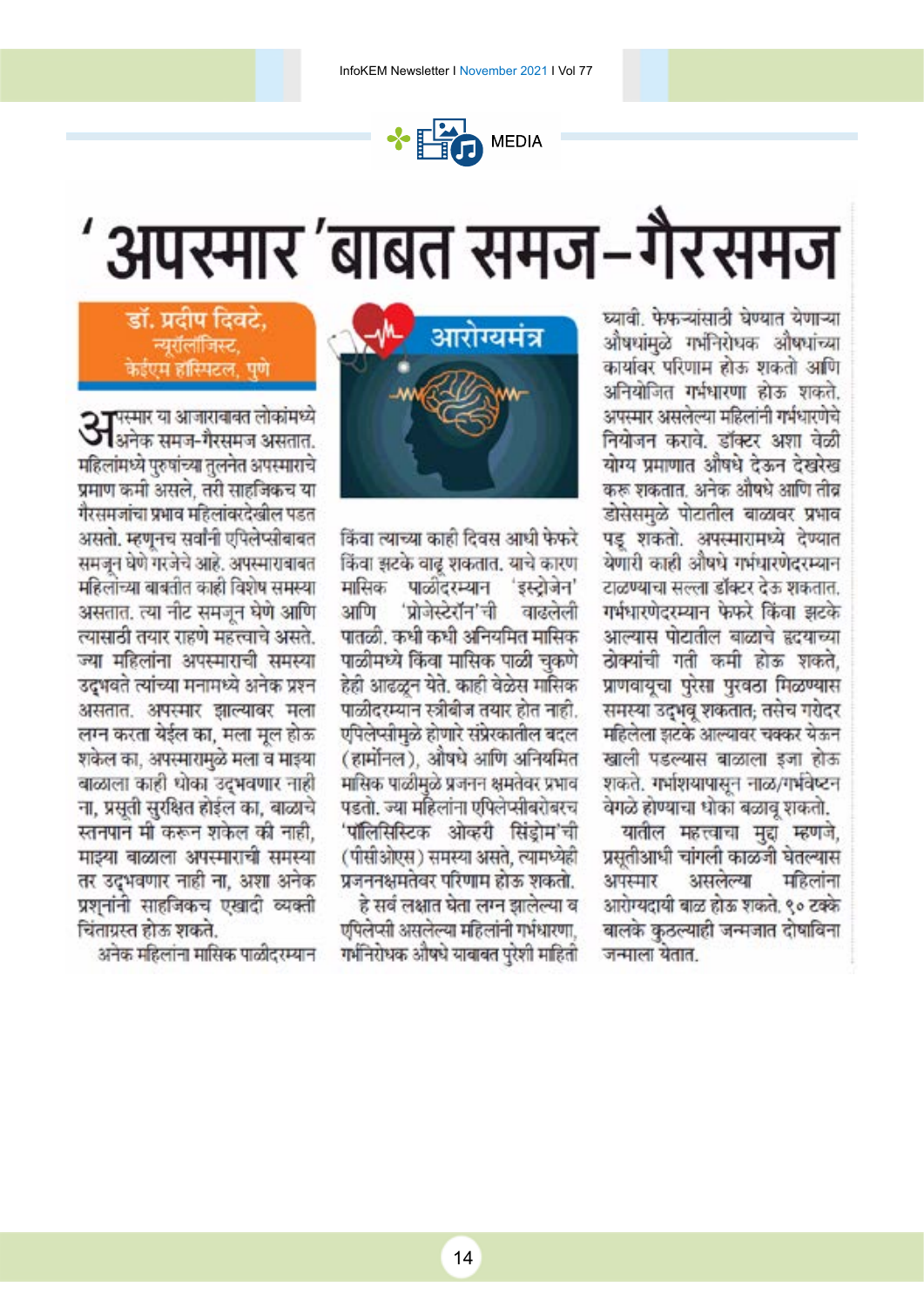

## लहान मुलांमधील अपस्मार किंवा एपिलेप्सी



**3 प**रम्बर (एपिलेप्सी) हा कोणत्याही वयोगटातील<br>**3 टिवक्तींना होऊ शकतो. नवीन अपरमारा**ण्या रुग्णांमध्ये लडान मुलांचे प्रमाण लक्षणीय (३० ते ५० टक्के) असते. या विकारात लहान मुलांना वारंवार फेफरे येण्याची प्रवृती असते. अपस्माराचे प्रमुख लक्षण म्हणजे फिट येणे. प्रत्येक वेळी फिट येणे म्हणजे एपिलेप्सी असेलच असे नाही. त्यासाठी अचूक निदान आणि तन्त्रांचा सल्ला आणि मार्गदर्शनाची गरज आहे. अत्रकाल बालवयातील अपस्मार प्रामुख्याने लयकर निदर्शनास येतो. लडान आणि तान्ह्या मुलांमध्येदेखील अपस्मार दिसून येतो.

साधारण एक हजार लहान मुलांमध्ये याचे प्रमाण चार ते आठ इतके असते. एपिलेप्सीवर वेळेत उपचार केले नाहीत, तर त्यांच्या संज्ञानात्मक विकास (कॉॅंग्निटिक डेव्हलपमेंट) आणि वर्तनावर



परिणाम होऊ शकतो, म्हणून या आजारावर लक्ष केंद्रित करणे अत्यंत गरजेचे आहे.

फेफरे येण्याची प्रमुख कारणे

एपिलेप्सी प्रामुख्याने मेंट्सधील रासायनिक (केमिकल) किंवा जडणघडण/रचनात्मक (स्ट्रक्चरल) बदलामुळे येऊ शकते. मात्र इतरांमध्ये विविध घटकांशी याचा संबंध असू शकतो. ते न्द्रालीलप्रमाणे :

जन्मादरम्यान किंवा मेंदला झालेली डजा (बर्थ/पोस्ट नॅटल इंज्युरी) ज्याचे प्रमाण भारतामध्ये अधिक आहे.

- <mark>- जन्मजात मेंट्रदोष. (मालफार्मेशन)</mark>
- मेंदूला झालेली दुखापत किंवा अपघात.
- मेंदूच्या जंतुसंसर्गानंतर नुकसान होणे.

■ सौम्य ब्रेन ट्यूमर किंवा मेंदूतील असामान्य रक्तवाहिन्या.

■ याशिवाय कमी प्रामुख्याने चयापचय (मेटाबोलिक), रोगप्रतिकारक (इम्यन),जेनेटिक किंवा अज्ञात कारणेही असू शकतात.

अनुवंशिक : कुटुंबात वा विकाराचा प्रार्द्भाव असल्यास काही प्रमाणात कारणीभूत करणारे ठरू शकते, तरीही काही मुलमिध्ये अपस्माराचे नेमके कारण कळणे कठीण असते, उदा. क्रिप्टोजेनिक.

ऑटिझम, विकासात्मक विकार, प्रोमॅच्युरिटी यासह विविध गुंतागुंत असलेल्या मुलांमध्ये एपिलेप्सीचे प्रमाण जास्त असते. पुढील भागात फिटचे प्रकार, त्याची लक्षणे व निदान याची माहिती घेऊ या.

## मुलांमधील एपिलेप्सिचे प्रकार आणि निदान

## <u>डॉ. अभिजित बोत्रे</u>

फिटचे प्रकार : फिटचे विविध प्रकारांत यर्गीकरण केले जाते. त्यामध्ये फिट किंवा झटका आल्यावर मेंदूचा कोणता भाग व किती प्रभावित झाला आहे, यावर बऱ्याच गोष्टी अवलंबन असतात. मुलांना विविध वयोगटांत वेगळ्या प्रकारचे फेफरे/झटके येऊ शकतात.

#### फिटची लक्षणे

- अचानकपणे शुद्ध किंवा भान हरपणे आणि शरीर घड़ होणे (जनरलाइज्ड टॉनिक सिझर्स)
- भान हरपुन/न हरपता थरथर किंवा शरीराची विचित्र हालचाल करणे (कॉम्प्लेक्स फोकल सिझर्स)
- काही वेळा येगळा आभास होणे. जसे की दकश्राव्य घटना (सिम्पल फोकल सिझर्स)
- शुन्यात टक लावून बघणे (अबसेन्स/ डायलेप्टिक सिझर)
- झोपेतन उठल्यावर झटके किया यारंवार

तोल जाणे (मायोक्लोनिक/ डॉप ऍटॅक्स / स्पाझम्स)

#### निदान

एपिलेप्सीचे (अपस्मार) निदान ही खुप क्लिप्ट जबाबदारी आहे. लहान मुलांमध्ये श्वास रोखन धरणाऱ्या (ब्रेथ होल्डिंग स्पेल्स) फिट, शुन्यात बघणे अशा नॉन एपिलेप्टीक ॲटॅक्स असु शकतात. या सर्व बाबींचा विचार



करून, वैद्यकीय इतिहास जाणून घेऊन; तसेच तपासणी करून या सर्व गोष्टीची सांगड घालुन एपिलेप्सीच्या निष्कर्षांपर्यंत याचे लागते. आवश्यक असल्यास मेंदशी निगडित विविध चाचण्या जसे की, ईईजी (मेंदूचा आलेख) आणि एमआरआय बेनसारख्या प्रतिमांचा अभ्यास करणाऱ्या चाचण्या केल्या जातात. दुर्घर एपिलेप्सीमध्ये अजून पुढच्या चाचण्या जसे, की मेंदृतील पेशींची असामान्यता शोधण्यासाठी पीईटी स्कॅन, व्हिडिओ ईईजी, जेनेटिक व मेटाबोलिक चाचण्या करण्याची गरज भासते.

क्वचित आनवंशिकतेशी संबंधित म्हणजेच जेनेटिक चाचण्यांचा सल्ला दिला जातो.

#### व्यवस्थापन व उपचार

 $CM$  K

अपस्माराचा विकार आपल्या मुलांमध्ये आहे. याचा घायरून न जाता स्वीकार करून परिस्थितीशी जळवून घेणे अत्यंत महत्त्वाचे आहे. त्यामुळेच पुढील उपचाराचा मार्ग सुरळीत होऊ शकतो. उपचारांचे उद्दिष्ट अपस्माराला नियंत्रित करणे, थांबविणे व येणारे फेफरे, झटके कमी करणे: तसेच मुलांचे वर्तन आणि आकलन सामान्यप्रमाणे व्हावे हे आहे. कठल्याही गैरसमजांवर विश्वास न ठेयता: तसेच अशास्त्रीय व संभाव्य धोकादायक उपचारांना बळी न पडणे गरजेचे आहे. फिटसदरम्यान प्रथमोपचार कसे करावेत, यावाबत डॉक्टरांचे मार्गदर्शन घेणे जरूरी असते. ५० ते ६० टक्के रुग्णांबाबतीत एपिलेप्सी एका औषधाने नियंत्रणात येऊ शकते. काही जणांना केटोजेनिक डाएट किंवा एपिलेप्सी शस्त्रक्रिया अशा उपचारांच्या इतर मार्गांचा सल्ला दिला जाक शकतो. कुठली औषधे किती काळ सुरू ठेयायची, हे तुमचे डॉक्टर ठरवतील तोपर्यंत नियमित घ्यावीत.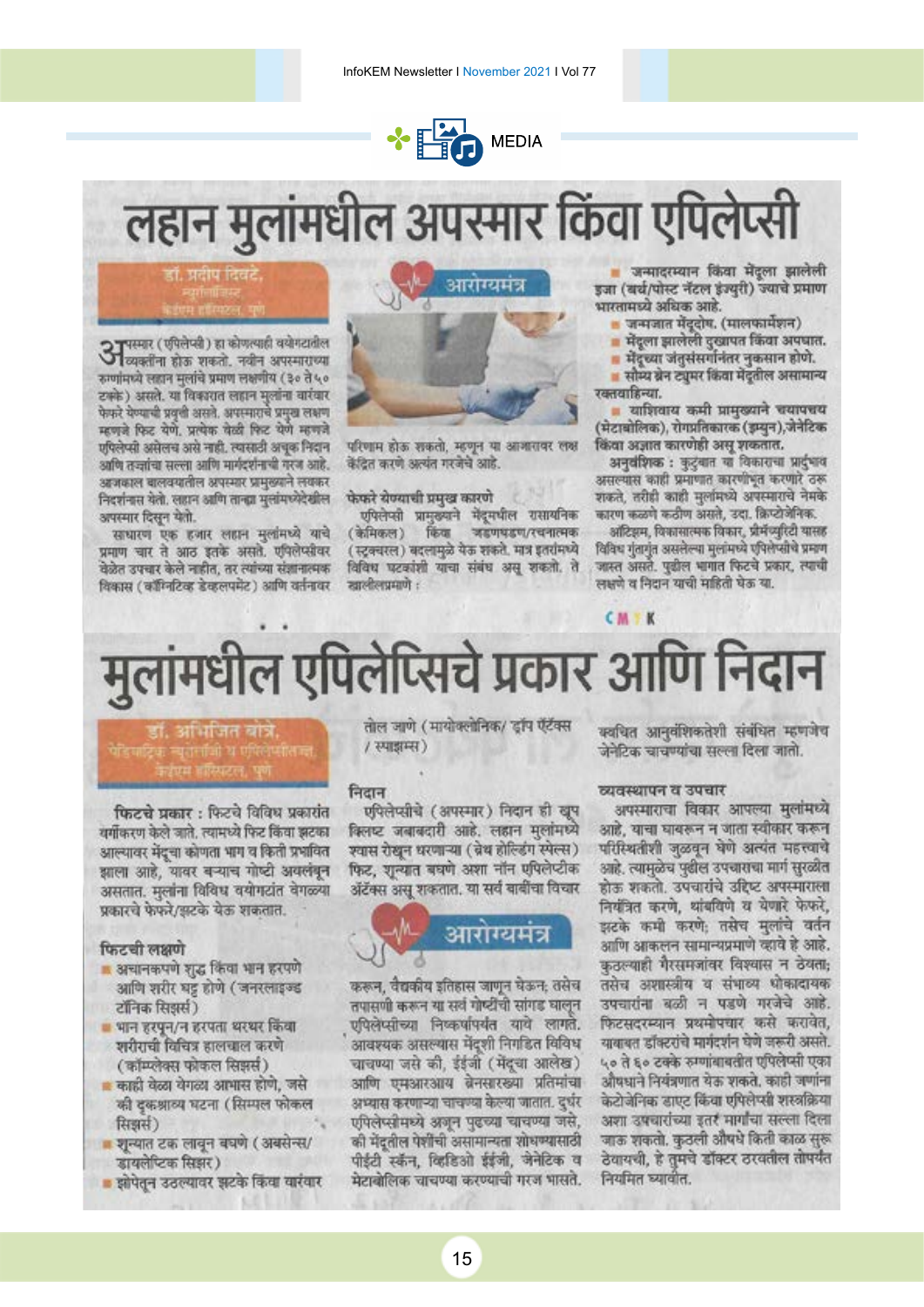

SAKAL READERS' CONNECT INITIATIVE

市道路

and the second control and the second control and the second control and the second control and the second control and the second control and the second control and the second control and the second control and the second

सिर्वेद्यालय कि अपनी की साथ की आई की जाता है।<br>इस सुनिश्चित की अपनी की साथ की साथ की आई की साथ की आई की साथ की साथ की साथ की साथ की साथ की साथ की साथ की साथ<br>की सुनिश्चित की सुनिश्चित की साथ की साथ की साथ की साथ की साथ की स

the region of the state of the state of the state of the state of the state of the state of the state of the state of the state of the state of the state of the state of the state of the state of the state of the state of

est and the second company of the second company of the second company of the second company of the second company of the second company of the second company of the second company of the second company of the second compa

सार हो है है है है जो सारी की कहा है जा सकते हैं किया है जा सकते हैं और सारी की सारी की सारी की सारी की सारी क<br>अब ही है है है है है है जो सुने की सारी की सारी की सारी की सारी की सारी की सारी की सारी की सारी की सारी की सा<br>

सा है है है है उसके साथ करने साथ जाता जाता हो से साथ के साथ से साथ करने से साथ है जाता है जाता है जाता है जाता<br>जाता है है है है उसके बाद सुनारी से सहस्तारित्या का साथ करने से सहस्तारित्य का साथ करने साथ करने साथ करने साथ<br>

**Property of the special control and the special control of the special control of the special control of the special control of the special control of the special control of the special control of the special control of t** 

surgeon Printers of the Bank of the Bank of ammmann huana si men mehèr anè ami

**The Supplement** 

gra avalamm. F. S. et aliment

**Arogya Membrand Early Early Report Early** TRIVILIDADE CARDINAL **Expert de la company de maria de la company de la company de la company de maria de la company de la company de la company de la company de la company de la company de la company de la company de la company de la company Experts of the contract of the contract of the contract of the contract of the contract of the contract of the contract of the contract of the contract of the contract of the contract of the contract of the contract of th** Experts description of the month of the most stressed and the month of the most of the month of the month of the month of the month of the month of the month of the month of the month of the month of the month of the month stand when the most of the state of the state of the state of the state of the state of the state of the state of the state of the state of the state of the state of the state of the state of the state of the state of the की को काम करने को आधि या जाता है काम ? ! किया<br>को लेने काम पास के लिया किया जाता है काम ? ! किया गया है<br>को लेने काम पास के लिया जाता है जो किया गया है कि वह समय है किया गया है कि वह समय है कि वह समय है कि वह समय ह<br>को लेकि **Expertise property district from state and successive district control and successive district control and successive district control and successive district control and control and control and control and control and co** संज्ञा जानिकामा सुख्यक्रिया काणजे काम संज्ञा पाणि<br>कोरोनी बाह्यपास संख्यातिका स्वाप्ता असता नगर ना सुख्याता<br>कोरोनीयुक्ते संयागातील समाजाहित्या सुख्यात नगर ना सुख्याता<br>कारणाच्या ही उपाधानिका एक संख्या समाजा कार्य काण्या के लिया का कहा है जा रही है जा रही है जा रही है जा रही है जा रही है जा रही है जा रही है जा रही है जा रही है जा<br>जा रही है जा रही है जा रही है जा रही है जा रही है जा रही है जा रही है जा रही है जा रही है जा रही है जा रही है<br> percific substitute these waves in the percent of any other percent of the second contract of the second contract of the second contract of the second contract of the second contract of the second contract of the second co स्ता कि स्थान की सामा की एक समीप की चैन अद्यक्षित है।<br>सामा की बाद की सामा की दिया है जिस की बाद है जो रही है।<br>सामा की बीच सामा की विद्या की सिता की बाद है जो रही है।<br>सामा की सामा की सामा की सामा की सामा की सामा की सामा क लाहोन क्रांतमध्ये अधिकारित से आहे थी.<br>सर्वे अपने स्वास्थ्य को सामना को समाप्त को संस्था करने समय आयोग<br>मधुमेर ब बाय पास का सामना को सामना को समय स्थान करते<br>प्राप्त करून सामना का सामना के आरे थी. समुद्रे होने से अधिकारित कर साहित्य स्थित करने को संगम की साहित्य करने का साहित्य करने के साहित्य करने के लिए स्थित करने के लिए स्थित करने<br>सर्वे अपने स्थान करने का साहित्य के लिए स्थान करने के लिए स्थान करने के लिए स्थान करने करने कर रही है।<br>सर्वे अ ले अपने साथ करने का कामता की आर्थिक सुनिश्चित करने साथ करने का साथ करने का साथ करने का साथ करने का साथ करने है<br>अपने का साथ करने का काम का साथ करने का साथ करने का साथ करने का साथ करने का साथ करने का साथ करने का साथ करने का plane and the month of the political and the control of the control of the control of the control of the control of the control of the control of the control of the control of the control of the control of the control of t  $30 -$ लिया का नहीं है जाएगा की सामना हो होने से साल करने सामान करने हैं जा कि साल करने हैं जा कि साल करने हैं जा कि साल कर रही है जा कि साल कर रही है जा कि साल कर रही है जा कि साल कर रही है जा कि साल कर रही है जा कि साल कर रही से का बालिया को साथ समय के लिए हैं और साथ सुरक्षित की साथ सुरक्षित की साथ सुरक्षित की सुरक्षित की सुरक्षित की सुरक्षित की सुरक्षित की सुरक्षित की सुरक्षित की सुरक्षित की सुरक्षित की सुरक्षित की सुरक्षित की सुरक्षित की सुर stream and any start and the start and the start and the start and the start and the start and the start and the start and the start and the start and the start and the start and the start and the start and the start and t parties of the first of the second control the second control the second control the second control the second control the second control the second control the second control the second control the second control the seco start and the start of the start of the start of the start of the start of the start of the start of the start of the start of the start of the start of the start of the start of the start of the start of the start of the लोहरा करना का सामान करना करना है जो रही है।<br>अपने साम का लगा कर रही है जो रही है जो रही है।<br>अपने साम का लगा का रही है जो रही है। जो रही की साम होते<br>के साम का लगा करना है जो रही है। जो रही है जो रही है।<br>किया तोर का साम करना the street and the street and the street and the street and the street and the street and the street and the street and the street and the street and the street and the street and the street and the street and the street a the street and the street of the street and the street of the street of the street of the street of the street of the street of the street of the street of the street of the street of the street of the street of the street **THE SHIP WAR OF THE SHIP WAY TO BE CARD THE SHIP WAR AND THE SHIP WAY TO BE CARD THE SHIP WAY TO BE CARD THE SHIP WAY TO BE CARD THE SHIP WAY TO BE CARD THE SHIP WAY TO BE CARD THE SHIP WAY TO BE CARD THE SHIP WAY TO BE C** सालील कान्याचा सत्त्वाची कोटा पुगा दास कान्यांतल<br>अब देखीड कान्यां केंद्र कारणासाठी कोटा पुगा दास कान्यांतला<br>अब देखीड कान्यां की कारणास्त्री सहायाता देखी कान्यांना<br>सहाया काक उसते. त्याचारोमा तातांतला स्थितांचित सहायांनाचे **All Solid and All American Report of the American Property and American Property and American Property and Property and Property and Property and Property and Property and Property and Property and Property and Property a** 

Arogya M

16